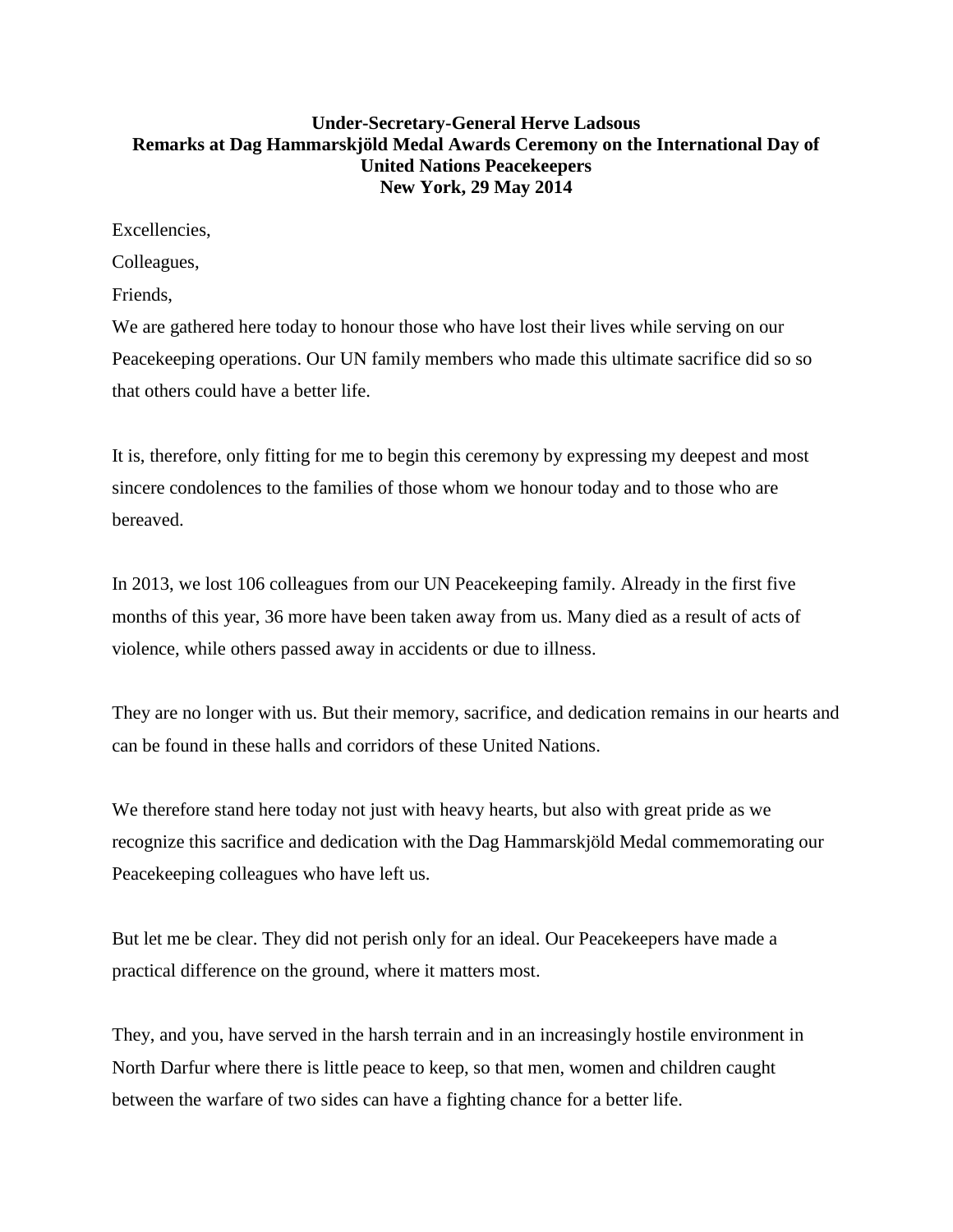They have fearlessly guarded our camps and our Protection of Civilians Sites in South Sudan so that tens of thousands of people, escaping war and unimaginable brutality can feel secure.

You have patrolled the streets of Kidal and helped repair roads and schools, knowing all too well the dangers that lurk around the corner, so that those who live there have a chance to return to normalcy.

## Excellencies,

The world is confronted with increasing challenges today. UN Peacekeeping is providing a dynamic response in some of the planet's most complicated and difficult places. Our Peacekeepers continue to be in high demand and for UN Peacekeeping to be relevant and effective, we must not just keep up with this changing environment, we must be a step ahead of it.

Today, our Peacekeepers are working tirelessly so that UN Peacekeeping can be A Force for Peace, A Force for Change, A Force for the Future. That is also our theme for this year's Peacekeepers Day. By introducing UUAVs in the DR Congo, we have shown that we are able to be modern and use latest technologies to monitor movements of armed groups and allow us to better protect vulnerable populations. By rapidly erecting protection of civilian sites for 90,000 civilians fleeing war in South Sudan -- sometimes from an empty plot of land -- we have shown that we are able to adapt under tough circumstances to respond to developing crisis. By going after armed groups using the Force Intervention Brigade in the foothills of North Kivu with ferocity and vigor, we are able to show that we will not back down when confronted by those who would threaten the most vulnerable.

Of course, none of this would happen without the support of our partner. Today, I would like especially to commend the Member States, who generously provide troops and police, resources and funding, training and equipment. I thank you all for your hard work on our behalf.